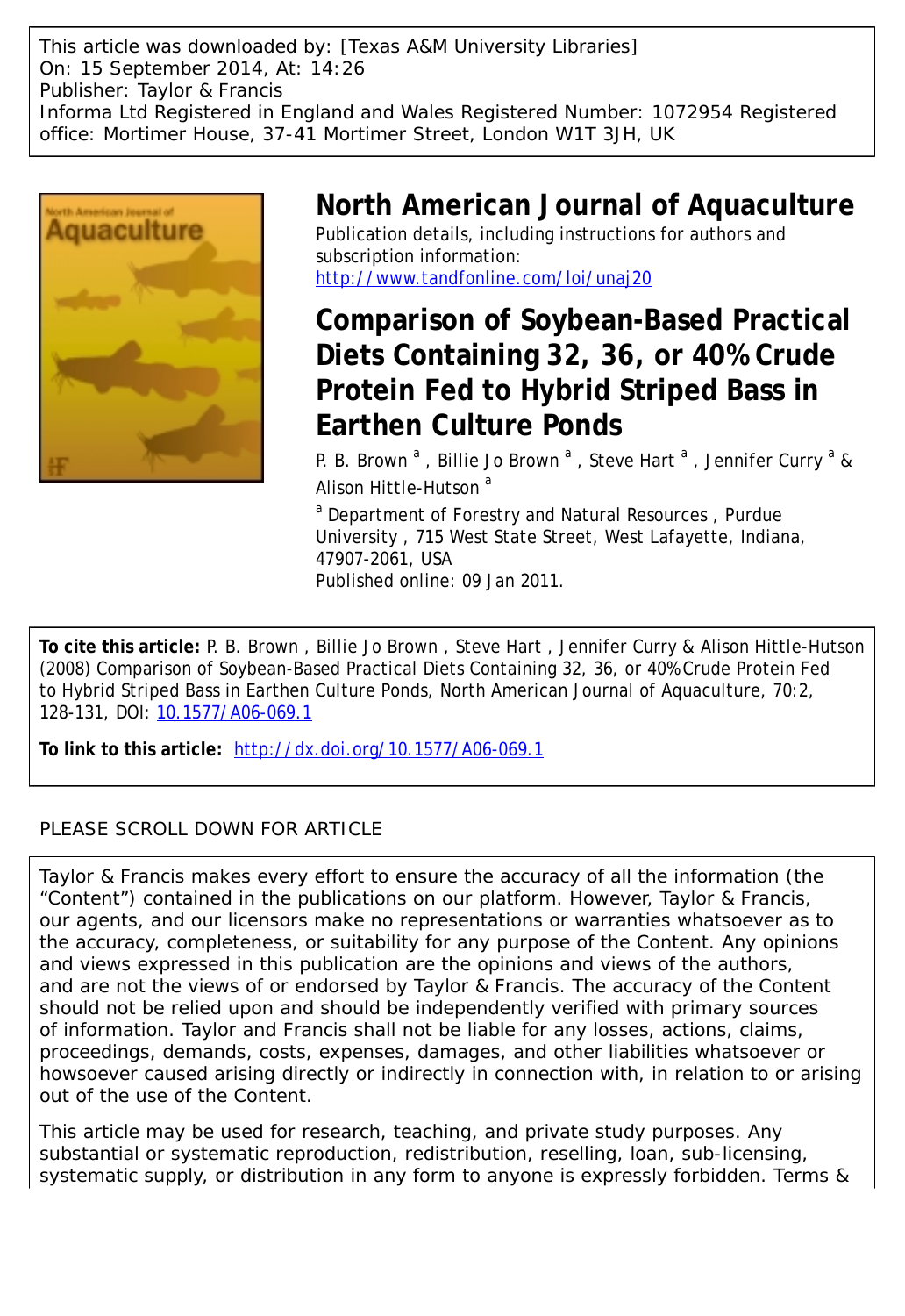Conditions of access and use can be found at [http://www.tandfonline.com/page/terms](http://www.tandfonline.com/page/terms-and-conditions)[and-conditions](http://www.tandfonline.com/page/terms-and-conditions)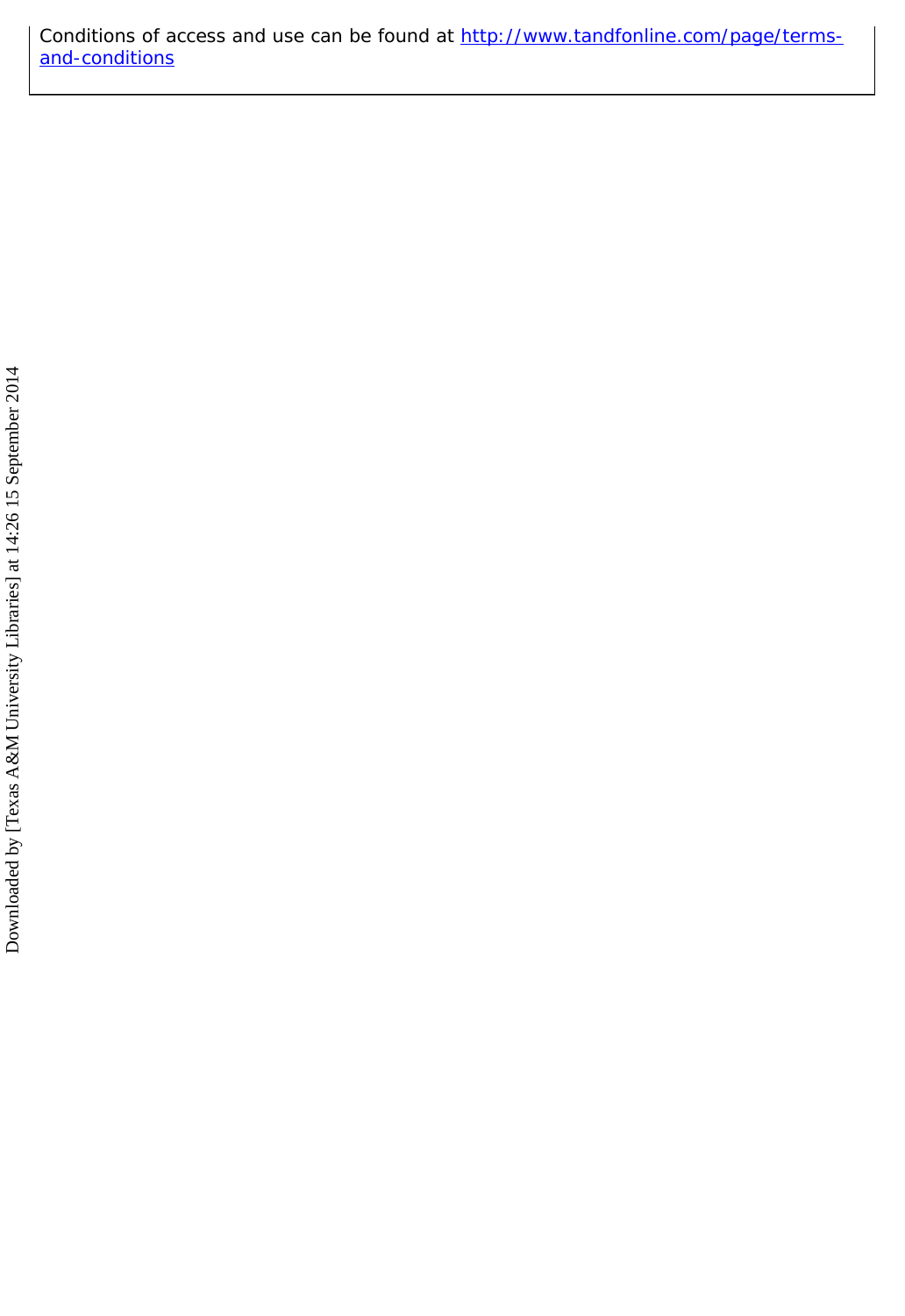[Communication]

## Comparison of Soybean-Based Practical Diets Containing 32, 36, or 40% Crude Protein Fed to Hybrid Striped Bass in Earthen Culture Ponds

P. B. Brown,\* Billie Jo Brown,<sup>1</sup> Steve Hart, Jennifer Curry,<sup>2</sup> and Alison Hittle-Hutson<sup>3</sup>

Department of Forestry and Natural Resources, Purdue University, 715 West State Street, West Lafayette, Indiana 47907-2061, USA

Abstract.—Three practical diets were formulated for hybrid striped bass (striped bass Morone saxatilis  $\times$  white bass M. chrysops) grow out. The diets were formulated to contain 32, 36, or 40% crude protein and high levels of soybean meal and met the established or predicted essential amino acid requirements for this hybrid. All diets were extruded by a commercial feed mill. Diets were fed to fish in triplicate ponds for two growing seasons. Mean final weight, consumption, feed conversion ratio, and final standing crop were not significantly affected by the dietary crude protein concentration. Feed consumption appeared to be related to water temperature, maximum values occurring between  $17^{\circ}$ C and 27°C. Expenditures related to feed, labor, fingerlings, and electricity for agitation were the largest contributors to the cost of production. Based on these data, optimal dietary crude protein concentrations for hybrid striped bass grow out in earthen culture ponds do not appear to be greater than 32% when fish are fed practical diets containing high levels of soybean meal.

Production diets for the culture of hybrid striped bass (striped bass Morone saxatilis  $\times$  white bass M. chrysops) are not well developed despite considerable research effort quantifying the nutritional requirements for juvenile fish. Dietary crude protein is typically one of the early considerations in diets for fish because they grow maximally when fed relatively high levels. Additionally, protein is often the most expensive component of a diet. Initial estimates of optimal dietary crude protein for juvenile hybrid striped bass were approximately 40% of the dry diet (Brown et al. 1992; Nematipour et al. 1992). Diets for hybrid striped bass currently contain relatively high levels of crude protein and fish meal as the main source of crude protein and essential amino acids, despite indications

128

that these levels can be reduced (Brown et al. 1997; Bharadwaj et al. 2002; Gummadi and Reigh 2003).

Most of the research conducted with hybrids has been with juvenile fish whose optimal dietary protein concentration may be higher than that of larger fish (Winfree and Stickney 1981; Siddiqui et al. 1988). D'Abramo et al. (2000) reported reduced growth and a higher feed conversion ratio (FCR) in phase III hybrid striped bass fed 36% dietary crude protein compared with those fed 40% crude protein. However, there appear to be no other comparisons of grow-out fish fed varying dietary crude protein concentrations.

The objective of this study was to evaluate the grow out of hybrid striped bass over a 2-year production cycle when the fish were fed soybean-based practical diets containing dietary crude protein concentrations of 32, 36, or 40%.

### Methods

Three diets were formulated to contain 32, 36, or 40% crude protein (Table 1) and to meet the established or predicted essential amino acid requirements for this hybrid (Twibell et al. 2003), expressed as a percentage of the dietary crude protein. Solventextracted, dehulled soybean meal was the primary source of dietary crude protein and essential amino acids; whole wheat was the carbohydrate source; fish meal was added to all diets at a concentration of 16– 19% (Brown et al. 1993); and fish oil was the lipid source. Availability of essential amino acids was assumed to be 80% from all protein-containing ingredients. All diets contained 10–12% lipid. All diets were extruded by a commercial feed mill (Nelson and Sons, Murray, Utah). Feeds were ordered on five separate occasions during the 2-year grow-out cycle and shipped in 18.2-kg bags. All feeds were stored in a secured building at ambient temperatures before feeding.

Juvenile hybrid striped bass were acquired from a commercial producer (Keo Fish Farms, Keo, Arkansas) and delivered to the Purdue University Aquaculture Research Laboratory in September 2001. Fish were immediately and randomly stocked into nine 0.1-ha

<sup>\*</sup> Corresponding author: pb@purdue.edu <sup>1</sup> Present address: Rock Springs Farm, 4503 West 750

North, Delphi, Indiana 46923, USA.<br><sup>2</sup> Present address: Aquatic Eco-Systems, 2395 Apopka<br>Boulevard, Apopka, Florida 32703, USA.

Present address: Auburn University, 315 Swingle Hall, Auburn University, Alabama 36849, USA.

Received September 12, 2006; accepted April 19, 2007 Published online January 31, 2008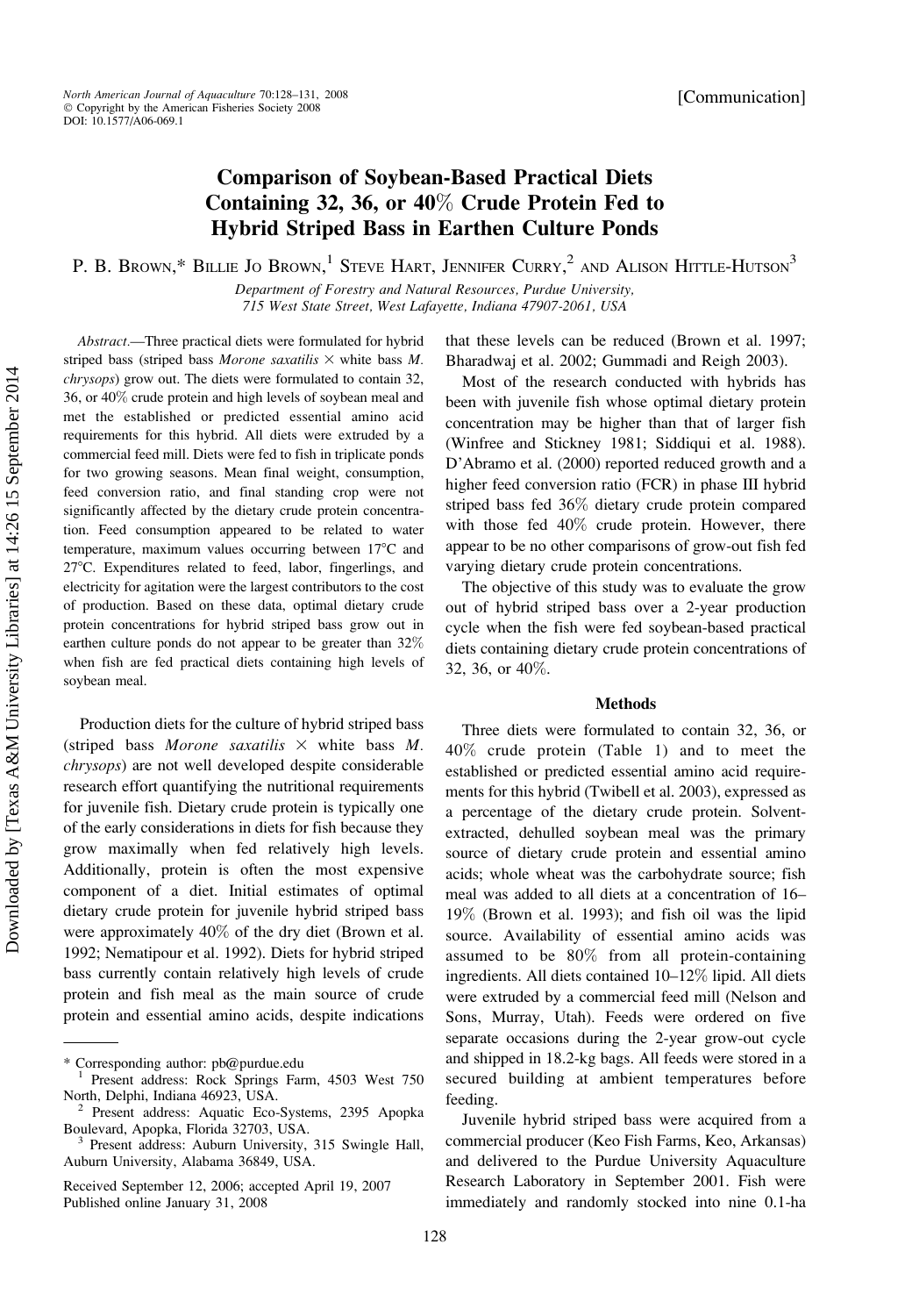TABLE 1.—Composition of diets containing 32, 36, and 40% crude protein fed to hybrid striped bass (%, as-fed basis) in earthen culture ponds at the Purdue University Aquaculture Research Laboratory, Indiana, for two growing seasons in 2001 and 2002.

|                                   | Dietary protein $(\%)$ |      |      |  |
|-----------------------------------|------------------------|------|------|--|
| Ingredient                        | 32                     | 36   | 40   |  |
| Soybean meal                      | 31.0                   | 42.5 | 50.0 |  |
| Wheat, mill run                   | 24.4                   | 11.4 | 3.8  |  |
| Wheat, whole                      | 17.5                   | 17.5 | 17.5 |  |
| Fish meal                         | 16.5                   | 17.5 | 19.0 |  |
| Fish oil                          | 5.5                    | 6.0  | 5.5  |  |
| Dicalcium-phosphate               | 2.1                    | 2.1  | 1.2  |  |
| Lecithin                          | 2.0                    | 2.0  | 2.0  |  |
| Choline-Cl                        | 0.45                   | 0.45 | 0.45 |  |
| Vitamin premix, federal number 30 | 0.27                   | 0.27 | 0.27 |  |
| STAY-C                            | 0.13                   | 0.13 | 0.13 |  |
| Mineral premix number 3           | 0.1                    | 0.1  | 0.1  |  |

earthen culture ponds and fed a trout diet (Nelson and Sons, Murray, Utah) until April 2002. A subsample of 500 fish was collected to establish average initial weight. Each pond was stocked with approximately 1,500 fish (initial average weight, 41 g). Dietary treatments were randomly assigned to triplicate ponds. Fish in each replicate were fed their respective diets for two growing seasons. All replicates were fed to satiation once daily when weather permitted, and daily consumption was monitored throughout the study. Total daily consumption was restricted to 18.2 kg per replicate pond.

Surface temperature and dissolved oxygen (DO) were monitored each morning with a DO meter (Yellow Springs Instruments, Inc., Yellow Springs, Ohio). Total ammonia nitrogen and nitrite-nitrogen were measured daily in the spring and then weekly throughout the remainder of the growing season for both years with a water quality test kit (Hach Chemical Co., Loveland, Colorado). All ponds were aerated with surface agitators (Kasco Marine, Inc., Prescott, Wisconsin). Temperatures varied throughout the season, and DO levels were not below 2.5 mg/L . The total ammonia nitrogen and nitrite-nitrogen concentrations did not exceed 1.5 mg/L in either year. Copper sulfate and endothall were applied as needed to control filamentous algae and aquatic macrophytes, respectively. All ponds contained six to eight grass carp Ctenopharyngodon idella.

At the end of the first growing season, survival was assumed to be 80% for all ponds, and 250 fish were randomly removed to reduce the standing crop, resulting in 950 fish per pond for the second year. Harvested fish from the first year were weighed to establish growth. At the end of the second growing season, all fish were harvested by seine, counted, and

TABLE 2.—Mean final weight (g/fish), feed consumption (g/ fish), feed conversion ratio (FCR), and final standing crop (kg/ ha) of hybrid striped bass fed practical diets containing 32, 36, or 40% crude protein for two growing seasons in earthen culture ponds in 2001 and 2002. Values in each column were not significantly different as determined by ANOVA  $(n = 3)$ .

| Dietary crude<br>protein $(\%)$ | Final<br>weight | Feed<br>consumption | <b>FCR</b> | Standing<br>crop |
|---------------------------------|-----------------|---------------------|------------|------------------|
| 32                              | 837             | 1.229               | 1.47       | 6,513            |
| 36                              | 850             | 1,365               | 1.60       | 6.240            |
| 40                              | 846             | 1,267               | 1.50       | 5,717            |
| <b>PSEM</b> <sup>a</sup>        | 34.9            | 132.2               | 0.146      | 1.742.7          |

<sup>a</sup> Pooled standard error of the mean.

weighed. All ponds were completely drained to remove all fish. Separate tanks (2,400 L) containing water and ice (an approximately 50:50 mixture) were placed near each pond, and fish from each replicate were placed into receiving tanks. All fish were killed by hypothermia before they were packed on ice in transport containers.

The final weights of fish, feed consumption, FCR, survival, and standing crop were statistically analyzed by one-way analysis of variance (ANOVA), each replicate pond being used as the experimental unit (Zar 1984). All data analyses were conducted with the Statistical Analysis System (SAS Institute, Cary, North Carolina); the accepted level of significance was 0.05.

#### Results

The mean weight of sampled fish at the end of the first year of growth averaged 318 g across all treatments (data not shown). The estimated FCR values were 1.12 in fish fed diets containing 36% crude protein, 1.25 in fish fed 32% crude protein, and 1.47 in fish fed 40% crude protein. At the end of the second year of growth, no significant differences were seen in mean final weight, feed consumption, FCR, or final standing crop of fish fed 32, 36, or 40% dietary crude protein (Table 2). The mean final weights of fish varied from 837 g in fish fed 32% crude protein to 850 g in fish fed 36% crude protein. Mean FCR values ranged from 1.47 to 1.60, and mean final standing crops ranged from 5,717 kg/ha in fish fed 40% crude protein to 6,513 kg/ha in fish fed 32% crude protein. The mean number of harvested fish from each replicate pond was not significantly different for the three treatment groups (data not shown). Mean numbers were 847, 882, and 771 for fish fed 32, 36, or 40% dietary crude protein, respectively.

In each study year, feed consumption tended to increase from April through May. The maximum consumption of feed began in mid-June and continued through mid-September. This coincides with increasing water temperatures, specifically as water temperatures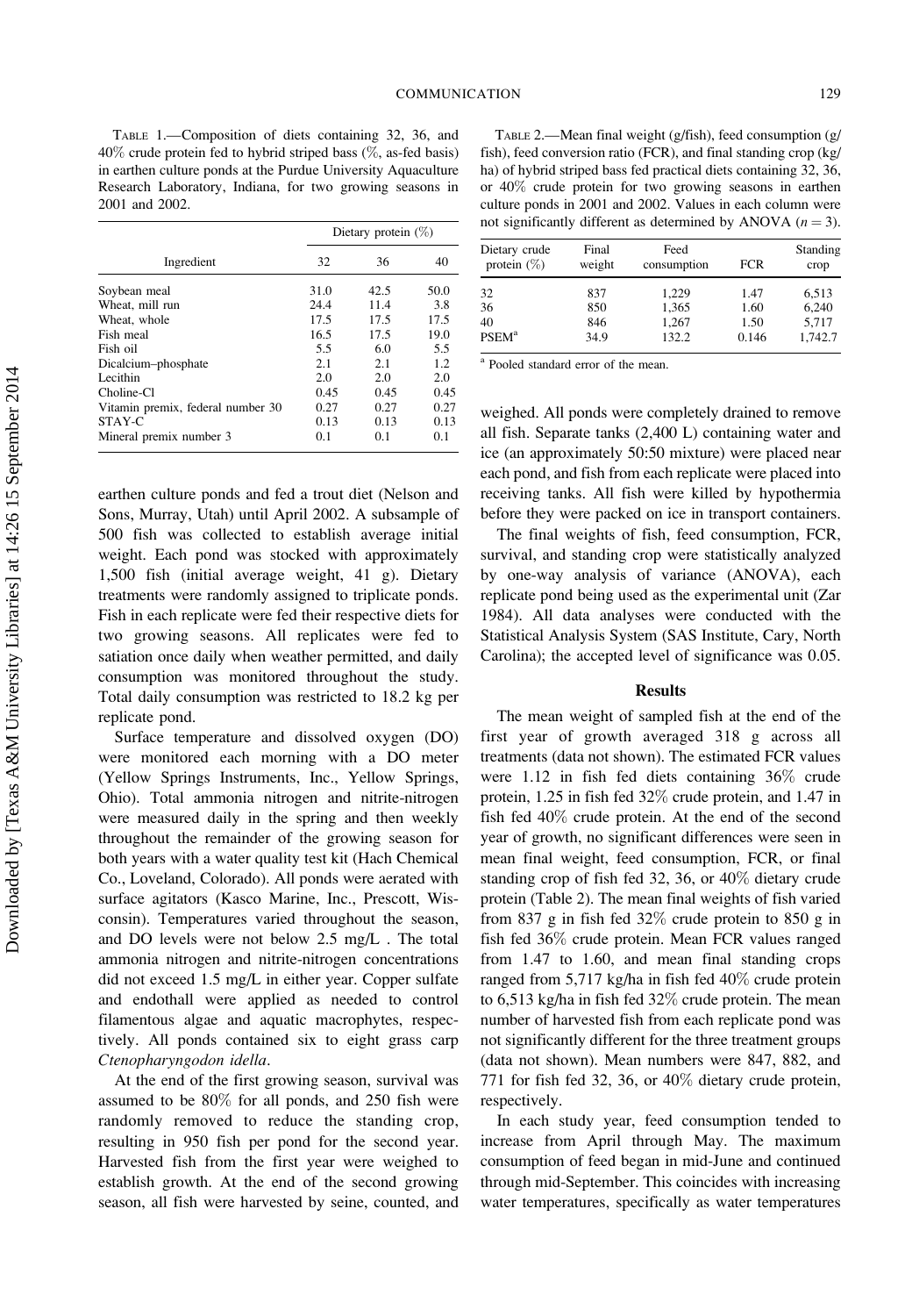

FIGURE 1.—Consumption (kg/pond) at various temperatures by hybrid striped bass fed the diet containing 36% crude protein in all replicate earthen culture ponds at the Purdue University Aquaculture Research Laboratory for two growing seasons in 2001 and 2002.

reached and exceeded 20°C. As water temperatures declined in the fall, consumption followed an inverse pattern. When daily consumption values for all three replicate ponds fed 36% dietary crude protein were combined, a clearer pattern emerged. Daily consumption expressed as a function of water temperature indicates maximum daily consumption beginning at approximately  $17^{\circ}$ C and continuing through approximately  $26^{\circ}$ C (Figure 1).

A simple economic analysis of variable costs was completed at the end of this study (Table 3). Data were developed for fish fed the diet containing 36% dietary crude protein. When compared with the diet containing 36% crude protein, the cost of the diet containing 32% crude protein was US\$0.02 less per kilogram and the cost of the diet containing 40% crude protein was \$0.02 more per kilogram. Total variable costs were \$19,085/ ha. The greatest annual expenditure (\$5,603/ha; 29.4%) was for feed, followed by the expenditures for labor and juvenile fish. All fish were sold whole, dead, and packed on ice at the end of the study to a commercial wholesaler, who paid \$4.73/kg. All dead fish were picked up at pond side. The return after variable costs was \$9,273/ha over the 2-year grow-out cycle.

### Discussion

Based on these data, the optimal dietary crude protein concentration for grow out of hybrid striped

bass in earthen culture ponds does not appear to be greater than 32% of the dry diet. This is a lower value than that reported for juvenile fish raised in tanks (Brown et al. 1992; Nematipour et al. 1992) and lower than that reported in a previous study with hybrids raised in earthen culture ponds (D'Abramo et al. 2000). We suspect that the higher recommendations for smaller fish are a function of the initial size of the fish used and the study duration. Our fish were relatively large, and the study was conducted for two growing seasons. It is not clear why fish fed 36% crude protein gained significantly less weight than fish fed 40% crude protein in a previous pond production study

TABLE 3.—Variable costs (US\$) associated with growing hybrid striped bass in earthen culture ponds at the Purdue University Aquaculture Research Laboratory, Indiana, for two growing seasons in 2001 and 2002. Data were developed for fish fed the diet containing 36% dietary crude protein  $(n = 3)$ .

| Variable      | Unit cost    | Units       | Total cost | Cost/ha   |
|---------------|--------------|-------------|------------|-----------|
| Feed          | $0.55$ /kg   | 11,588 kg   | 6,373.5    | 5,602.96  |
| Fingerlings   | $0.26$ /fish | 15,000 fish | 3.900      | 3.432     |
| Agitation     | $2.07$ /kWh  | 1,500 kWh   | 3,105      | 2,732.4   |
| Herbicide     | 6.58/L       | 249.8 L     | 114.84     | 101.07    |
| Ice           | $0.44$ /kg   | $1,136$ kg  | 500        | 440       |
| Labor         | 7.00/h       | 900h        | 6,300      | 5.544     |
| Harvest labor | 7.00/h       | 200h        | 1,400      | 1,232     |
| Total         |              |             |            | 19,085.06 |